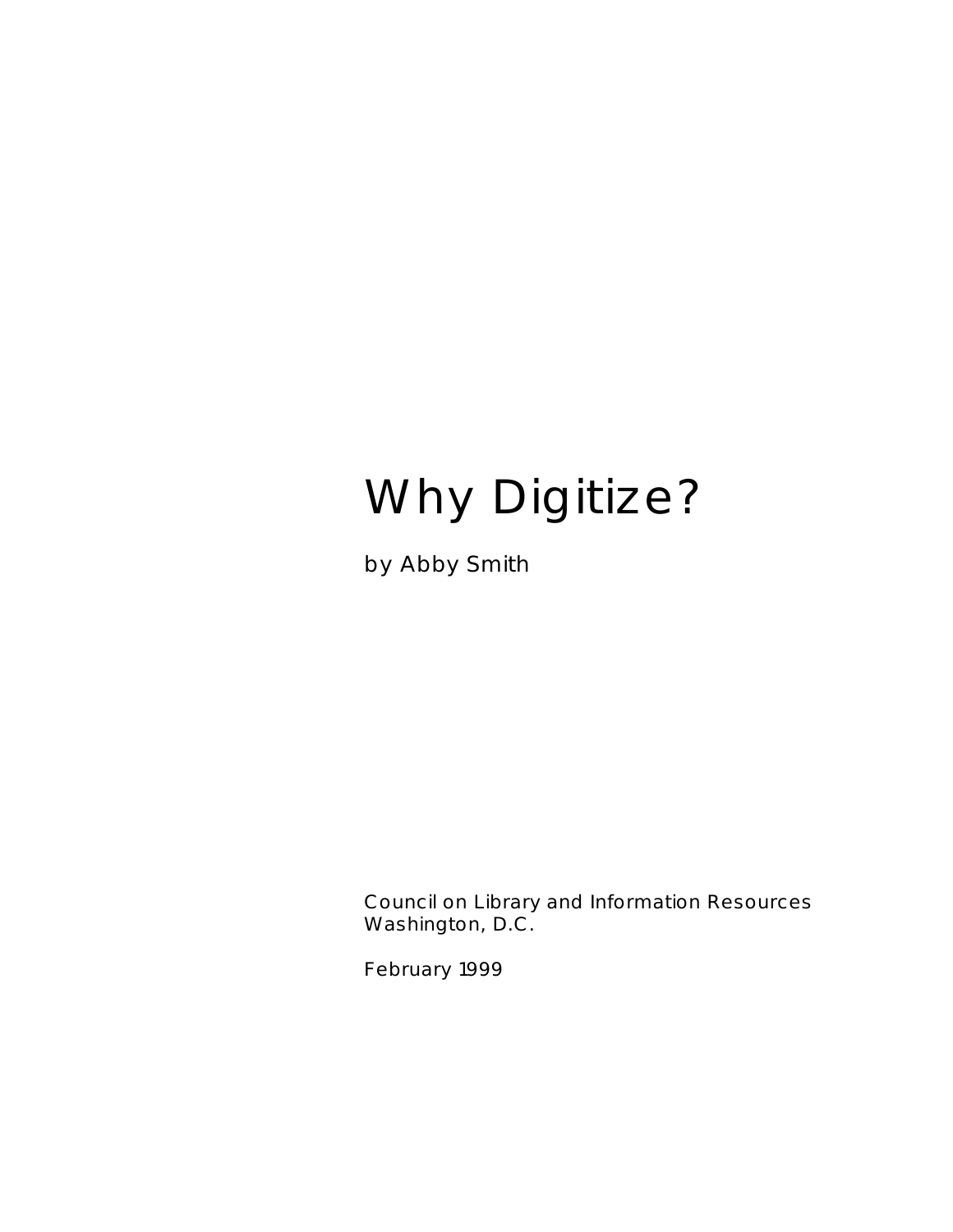### **Commission on Preservation and Access**

The Commission on Preservation and Access, a program of the Council on Library and Information Resources, supports the efforts of libraries and archives to save endangered portions of their paper-based collections and to meet the new preservation challenges of the digital environment. Working with institutions around the world, CLIR disseminates knowledge of best preservation practices and promotes a coordinated approach to preservation activity.

## **Digital Libraries**

The Digital Libraries program of the Council on Library and Information Resources is committed to helping libraries of all types and sizes understand the far-reaching implications of digitization. To that end, CLIR supports projects and publications whose purpose is to build confidence in, and increase understanding of, the digital component that libraries are now adding to their traditional print holdings.

#### ISBN 1-887334-65-3

Published by:

Council on Library and Information Resources 1755 Massachusetts Avenue, NW, Suite 500 Washington, DC 20036

Web site at http://www.clir.org

Additional copies are available for \$15.00 from the above address. Orders must be prepaid, with checks made payable to the Council on Library and Information Resources.

 $\bigotimes$ 

The paper in this publication meets the minimum requirements of the American National Standard for Information Sciences—Permanence of Paper for Printed Library Materials ANSI Z39.48-1984.

Copyright 1999 by the Council on Library and Information Resources. No part of this publication may be reproduced or transcribed in any form without permission of the publisher. Requests for reproduction for noncommercial purposes, including educational advancement, private study, or research will be granted. Full credit must be given to both the author and the Council on Library and Information Resources.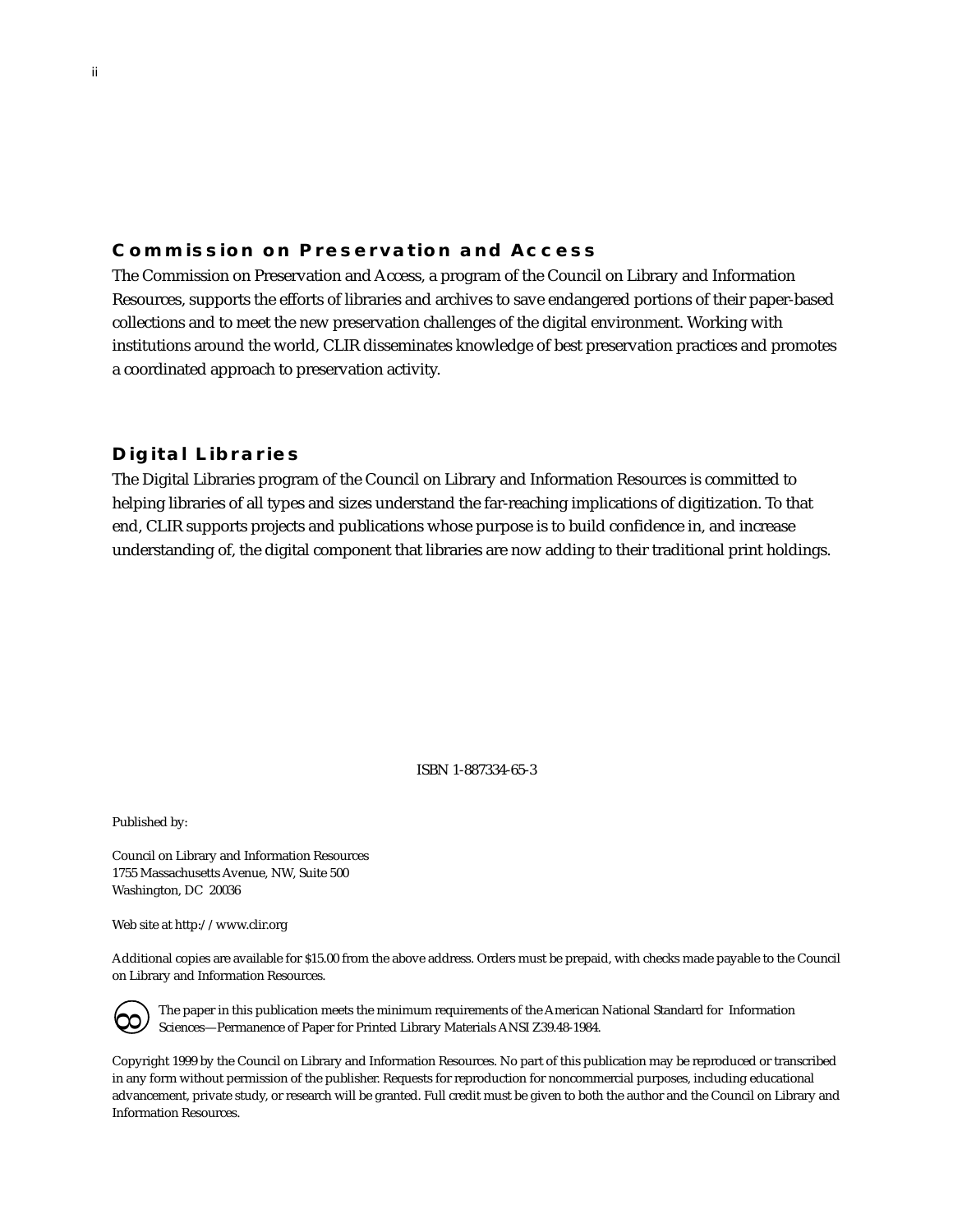## **Contents**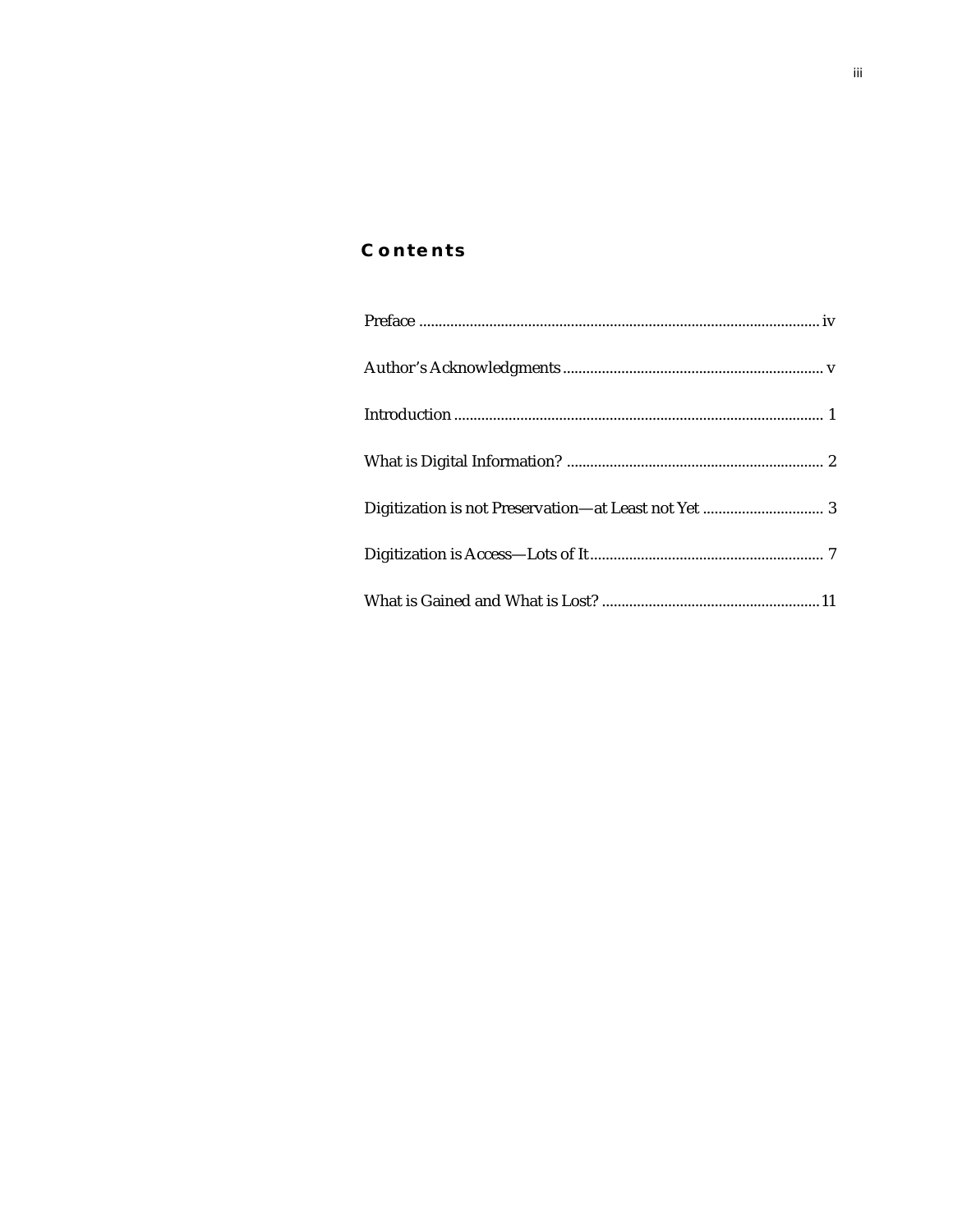#### **Preface**

Digital conversion of library materials has advanced rapidly in the past few years. It promises to continue to expand its reach and improve its capabilities with extraordinary speed. Digitization has proven to be possible for nearly every format and medium presently held by libraries, from maps to manuscripts, and moving images to musical recordings. The use of hardware and software for capturing an item and converting it into bits and bytes, matched by a quickly developing set of practices for describing and retrieving digital objects, is giving form to the talk of a "library without walls." But such a virtual library has a very real price. Managers of cultural institutions and those responsible for policy matters related to digitization often find themselves struggling not only to understand the new technologies, but also, and more importantly, to grasp the implications of those technologies and to understand what digitization of their collections means for their institution, its patrons, and the public.

This paper was written in response to discussions of digitization at meetings of the National Humanities Alliance (NHA). NHA asked CLIR to evaluate the experiences of cultural institutions with digitization projects to date and to summarize what has been learned about the advantages and disadvantages of digitizing culturally significant materials. As one might expect from the early years of growth of a popular yet experimental technology, the lessons learned vary greatly from one institution to another. It is risky to generalize, but CLIR has been actively engaged in fostering the development of digital technologies for libraries, and we feel it is important to provide an early assessment of the impacts of new technologies on traditional library roles.

What we have found is that digitization often raises expectations of benefits, cost reductions, and efficiencies that can be illusory and, if not viewed realistically, have the potential to put at risk the collections and services libraries have provided for decades. One such false expectation—that digital conversion has already or will shortly replace microfilming as the preferred medium for preservation reformatting—could result in irreversible losses of information. This paper seeks not to raise false alarms, but to encourage every professional responsible for some aspect of cultural custody to assess this new technology with a hopefulness tempered by patience and informed by experience.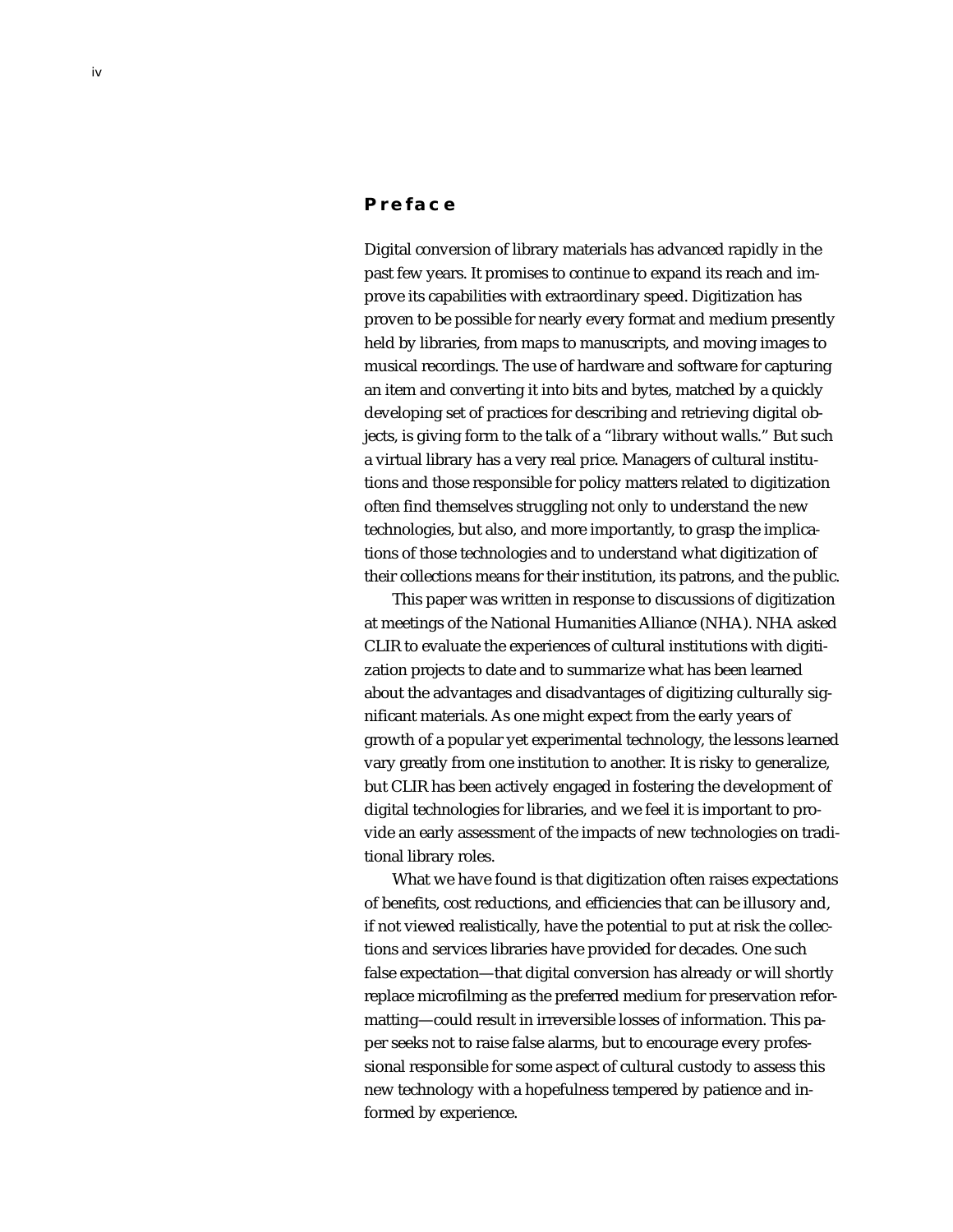#### **Author's Acknowledgments**

For nearly a decade, first at the Library of Congress and now at CLIR, I have worked closely with librarians and curators charged with converting the riches of their institutions' holdings into digital form. Being able to look over their shoulders as they have gone about the daunting tasks of sorting through tough intellectual issues, while simultaneously meeting technological challenges, has deeply informed my thinking about possibilities and limitations, both human and technological. In their conversations with me, they have been generous with their time and helpful in their candor, and I am grateful to them. I owe a special debt to three who read this paper and offered many insights and improvements: Anne Kenney of Cornell University Library; Barclay Ogden of the Main Library at the University of California, Berkeley; and Donald Waters of the Digital Library Federation. While they may not agree with everything written here, their perspectives on a number of issues were invaluable to me and I thank them.

> *Abby Smith Director of Programs*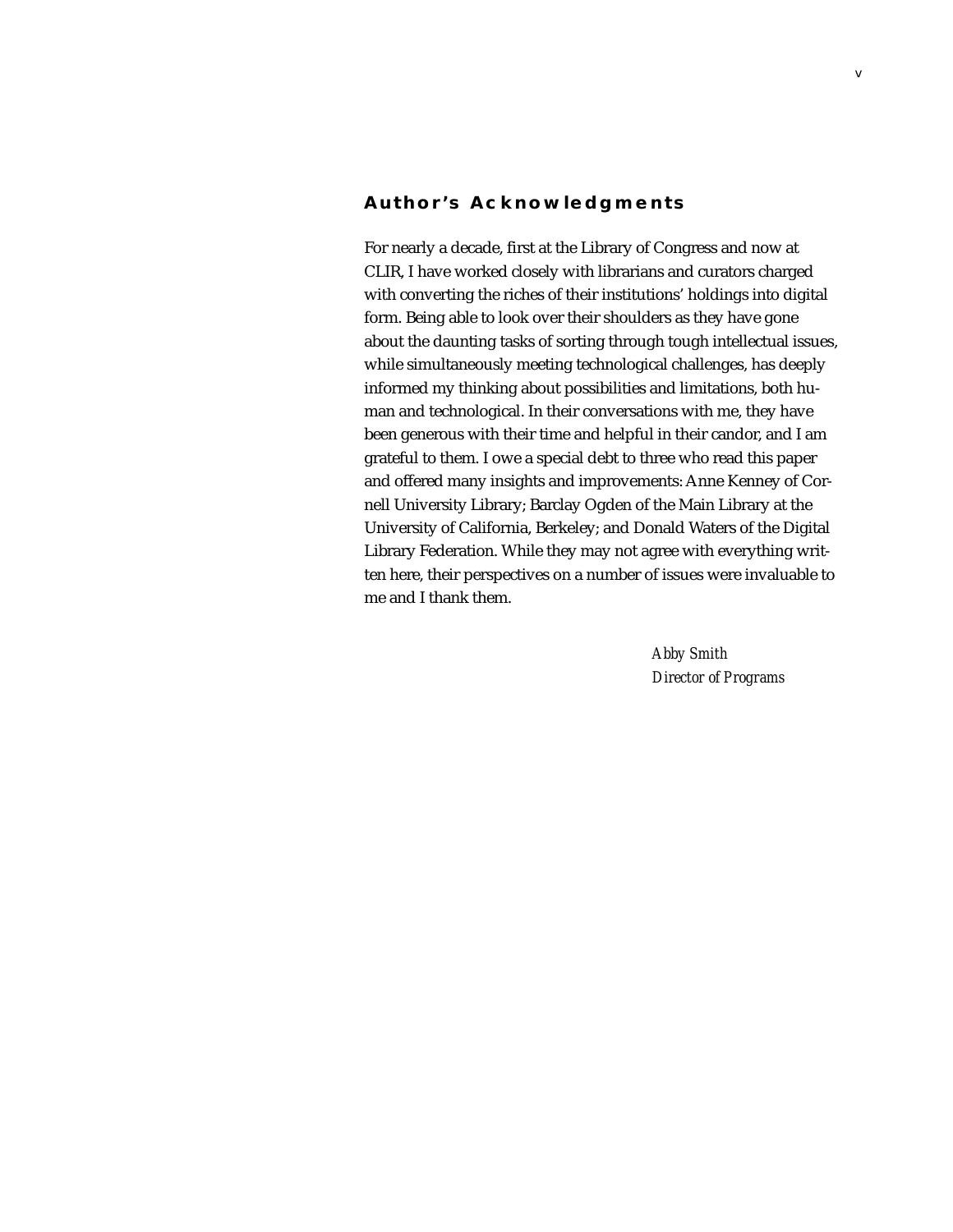The dream of the virtual library comes forward now not because it promises an exciting future, but because it promises a future that will be just like the past, only better and faster.

—James J. O'Donnell, *Avatars of the Word*

## **Introduction**

In the digital world, all knowledge is divided into two parts. The binary strings of 0s and 1s that make up the genetic code of data allow information to be fruitful and multiply, and allow people to create, manipulate, an n the digital world, all knowledge is divided into two parts. The binary strings of 0s and 1s that make up the genetic code of data allow information to be fruitful and multiply, and allow people to create, manipulate, and share data in ways that appear forming the way we learn, the way we communicate, even the way we think. It is also changing the way that libraries and archives not only work, but, more fundamentally, the very work that they do. It is easy to overstate—and underestimate—the transformative power of a new technology, especially when we do not yet understand the full implications of its many applications. Nonetheless, people have embraced this technology enthusiastically, often as an answer to questions that had not, in many cases, yet been posed. Librarians everywhere hear the voices of people speaking like evangelicals, urging the conversion of text and visual materials into digital form as if conversion per se were a self-evident good. But because we tend to imagine the future in terms of the present, as O'Donnell points out, such projections of the present onto the future may, at best, be misleading. If this new technology does, indeed, turn out to be revolutionary, then we cannot anticipate its impact in full, and we should be cautious about letting the radiance of the bright future blind us to its limitations.

While we may not yet fully understand the ways in which this technology will and will not change libraries, we can already discern some simple, yet profoundly important, patterns in digital applications that presage their effective and creative use in the traditional library functions of collecting, preserving, and making information accessible. A critical mass of experience is accumulating among libraries and archives active in digitizing parts of their collections, ranging in size from the Library of Congress, the National Archives, and major research libraries in the Digital Library Federation, to smaller institutions such as the Huntington and Denver Public libraries. Their experiences reveal patterns that can help us assess when the technology is able to meet expectations for improvement of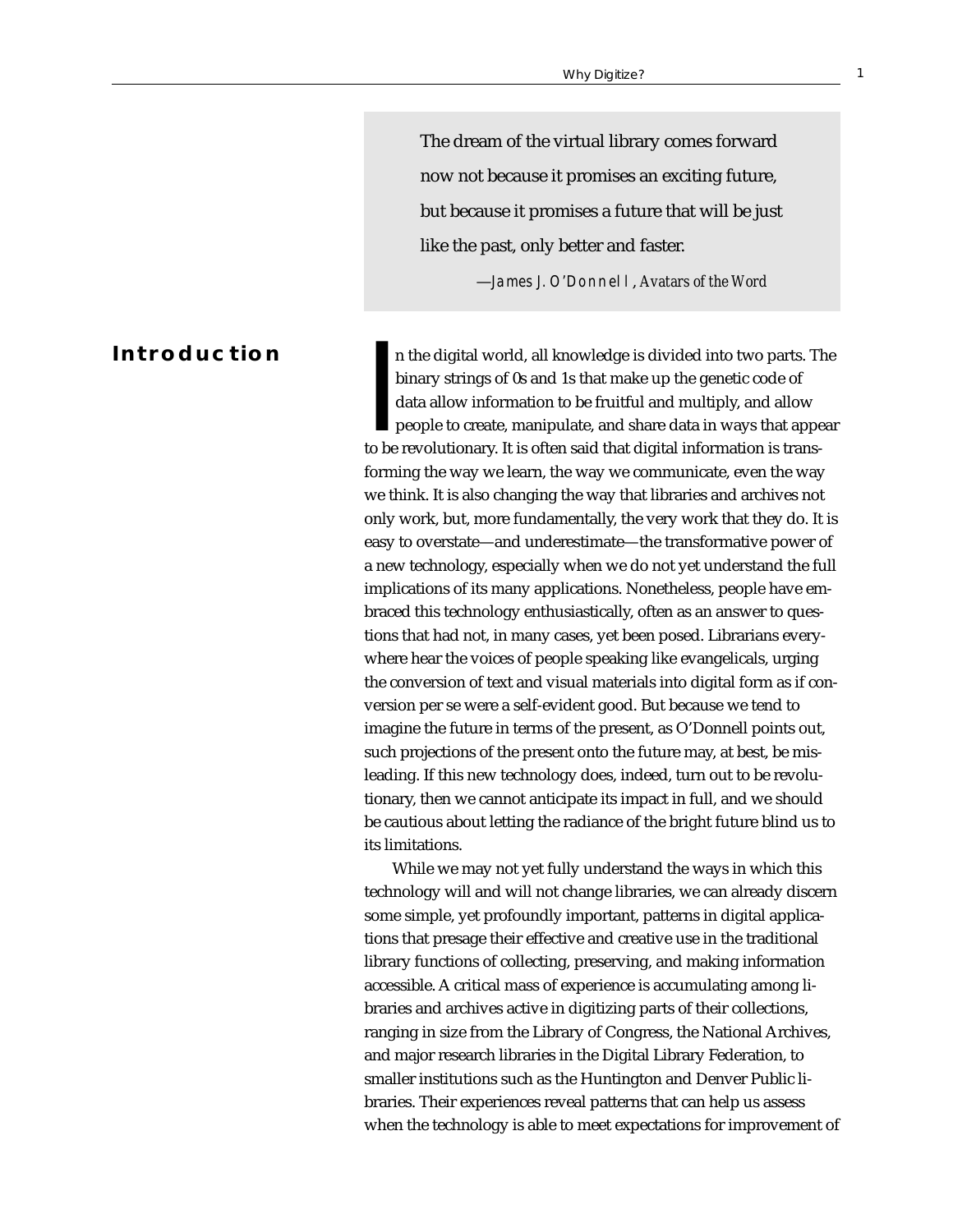traditional library services, when it cannot, and when it may do so, but not in a cost-effective manner. This paper will address the question of why a library should invest in the conversion of its traditional materials into digital form—in other words, what are the advantages and disadvantages of converting traditional analog materials into digital form.

-----------------------------

# **What is Digital Information?**

. . . . . . . . .

Until very recently, all recorded information was analog—that is, a continuous stream of information of varying density and type. Analog information can range from the subtle tones and gradations of the chiaroscuro in a Berenice Abbott photograph of Manhattan in early morning light, to the changes in volume, tone, and pitch recorded on a tape that might, when played back on equipment, turn out to be the basement tapes of Bob Dylan or the Welsh accents of Dylan Thomas reading *Under Milk Wood*. But when such information is fed into a computer, broken up into 0s and 1s and put together in a binary code, its character is changed in quite precise ways.

Digitally encoded data do not represent the infinitely variable nature of information as faithfully as analog forms of recording. Digits are assigned numeric values which are fixed, so that great precision is gained in lieu of the infinitesimal gradations that carry meaning in analog forms. For example, when a photograph is digitized for viewing on a computer screen, the original continuous tone image is divided into dots with assigned values that are mapped against a grid. The pattern of the dots is remembered and reassembled by the computer upon command.

Those bits of data can be recombined for easy manipulation and compressed for storage. Voluminous encyclopedias that take up yards of shelf space in analog form can fit onto a minuscule space on a computer drive, and that same digital encyclopedia can be searched in many ways other than alphabetically, making possible information retrieval that would have been unimaginable if one had only the analog copy, on paper or microfilm.

Data that are not being used are not like books on a shelf or the family correspondence and photos stored in shoe boxes at the back of a closet. They are more like the stacks of LPs or the 8mm family home movies in storage in a basement. That is, digital information is not eye-legible: it is dependent on a machine to decode and represent the bit streams in images on a computer screen. Without that machine, and without active human intervention, those data will not last.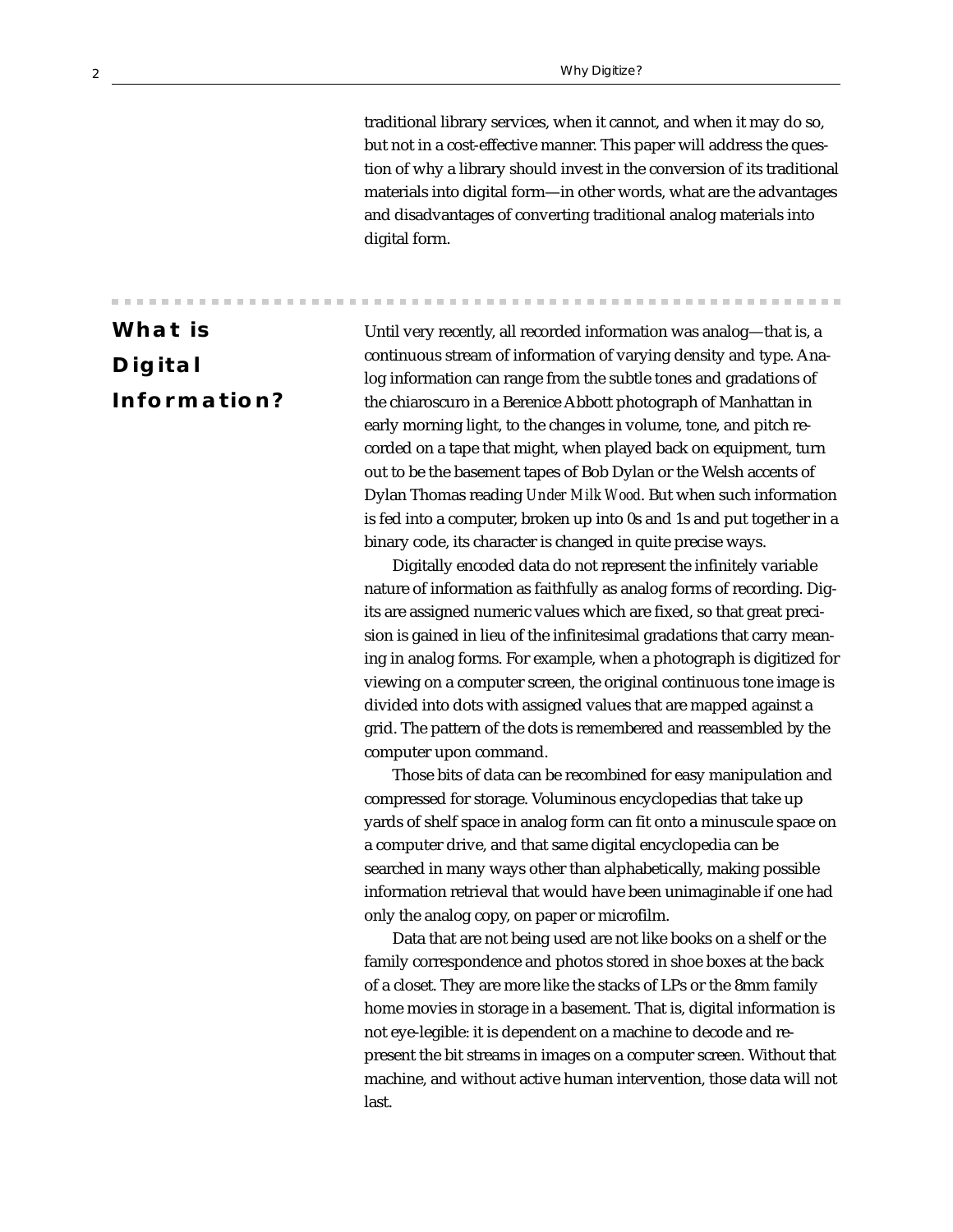One of the most important qualities of information in digital form is that by its very nature it is not fixed in the way that texts printed on a paper are. Digital texts are neither final nor finite, and are fixed neither in essence nor in form except when a hard copy is printed out, for they can be changed easily and without trace of erasures or emendations. Flexibility is one of the chief assets of digital information and is precisely what we like about text poured into a word processing program. It is easy to edit, to reformat, and to commit to print in a variety of iterations without the effort required to produce hard copy from a typewriter. That is why visual designers like computer-assisted design programs. It is easy to summon up quickly any number of variations of value, hue, shape, and placement to see, rather than to imagine, what different visual options look like. Furthermore, we can create an endless number of identical copies from a digital file, because the file does not decay by virtue of copying.

From the creator's point of view this kind of plasticity may be ideal, but from the perspective of a library or archives that endeavors to collect a text that is final and in one sense or another definitive, it can complicate things considerably. Because the digital text is flexible and easily changed, the matter of preserving digital information becomes conceptually problematic. Which version of the file, or how many versions, should be archived? There are also formidable technical obstacles to ensuring the persistence of digital information.

----------------------------------

**Digitization is not Preservation at Least not Yet**

All recorded information, from the paintings on the walls of caves and drawings in the sand, to clay tablets and videotaped speeches, has value, even if temporary, or it would not have been recorded to begin with. That which the creator or transcriber deems to be of enduring value is written on a more or less durable medium and entrusted to the care of responsible custodians. Other bits of recorded information, like laundry lists and tax returns, are created to serve a temporary purpose and are allowed to vanish. Libraries and archives were created to collect and make available that which has long-term value. And libraries and archives serve not only to safeguard that information, but also to provide evidence of one type or another of the work's provenance, which goes towards establishing the authenticity of that work.

Though digitization is sometimes loosely referred to as preservation, it is clear that, so far, digital resources are at their best when facilitating access to information and weakest when assigned the traditional library responsibility of preservation. Regrettably, because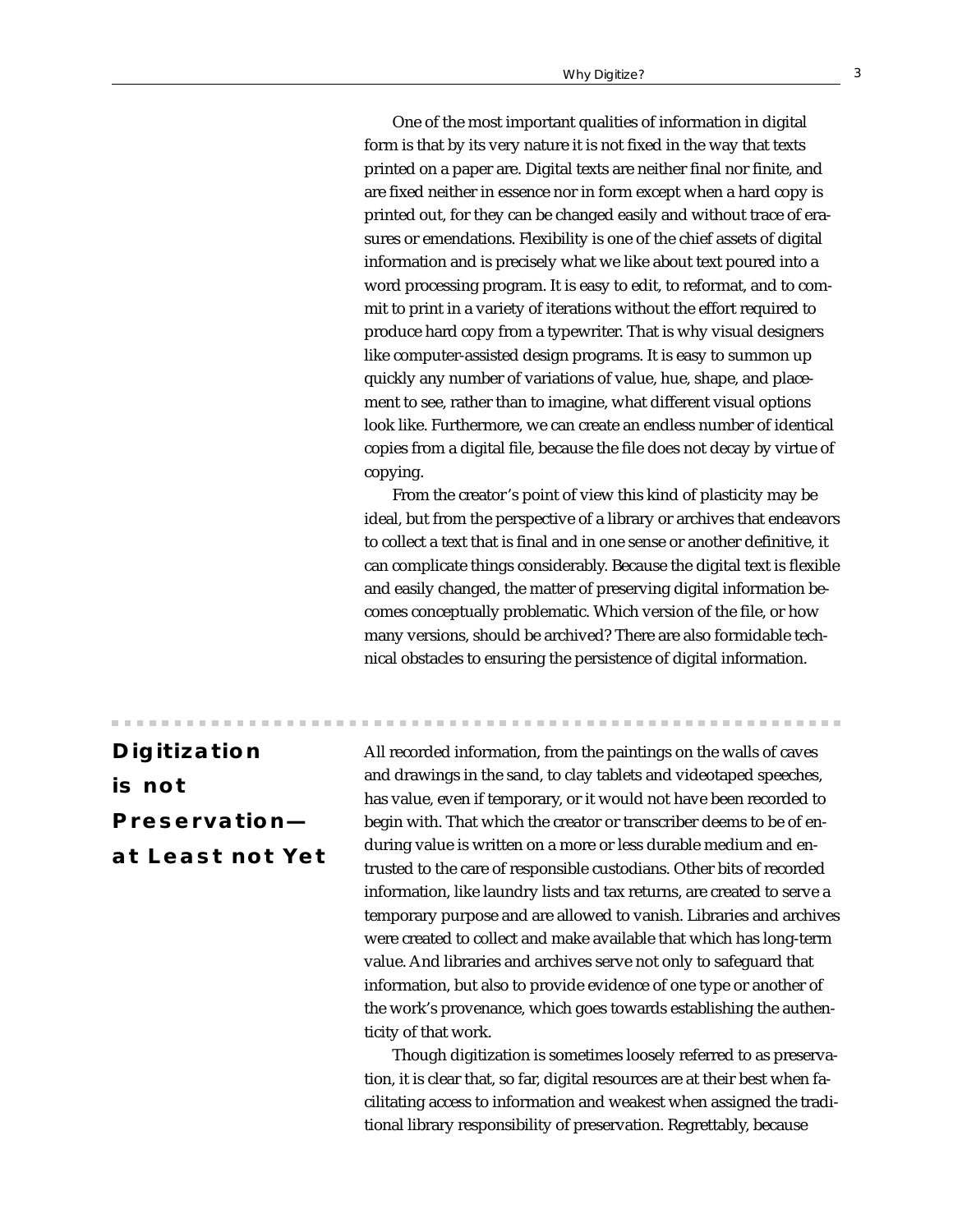digitization is a type of reformatting, like microfilming, it is often confused with preservation microfilming and seen as a superior, if as yet more expensive, form of preservation reformatting. Digital imaging is not preservation, however. Much is gained by digitizing, but permanence and authenticity, at this juncture of technological development, are not among those gains.

The reasons for the weakness of digitization as a preservation treatment are complex. Microfilm, the preservation reformatting medium of choice, is projected to last several centuries when made on silver halide film and kept in a stable environment. It requires only a lens and a light to read, unlike computer files, which require hardware and software, both of which are developed in often proprietary forms that quickly become obsolete, rendering information on them inaccessible. At present, the retrieval of information encoded in an obsolete file format and stored on an obsolete medium (such as 8 inch floppy diskettes) is extremely expensive and labor-intensive, when at all possible. Often the medium on which digital information is recorded is itself inherently unstable. Magnetic tape is one example of a common digital medium that requires special care and handling and has been known to degrade within a decade, beyond the point where information can be recovered. Magnetic forms of analog recording, such as video and audio tape, are equally fragile and unreliable for long-term storage. In its inherent physical fragility, magnetic tape is not different in essence from the acid paper so widely produced in the last 150 years, but its life span is often dramatically shorter than that of poor quality paper.

More important even than the durability of the medium is the need to keep the data fresh and encoded in readable file formats. Ongoing investigations into two possible ways of ensuring data persistence—the migration of data from one software and hardware configuration to a more current one, and the creation of software that emulates obsolete encoding formats—may develop solutions to this problem. As yet, we have no tested and reliable technique for ensuring continued access to digital data of enduring value, although information stored on nonproprietary formats such as ASCII has been migrated successfully (in the case, for example, of specific government records). Nevertheless, migration from one software to another does not produce a new file exactly identical to the old one. Though data loss may not necessarily mean loss of intellectual content, the file has been changed.

Another reason that preservation goals are in some fundamental way challenged by digital imaging is that it is quite difficult to ascertain the authenticity and integrity of an image, database, or text when it is in digital form. How can one tell if a digital file has been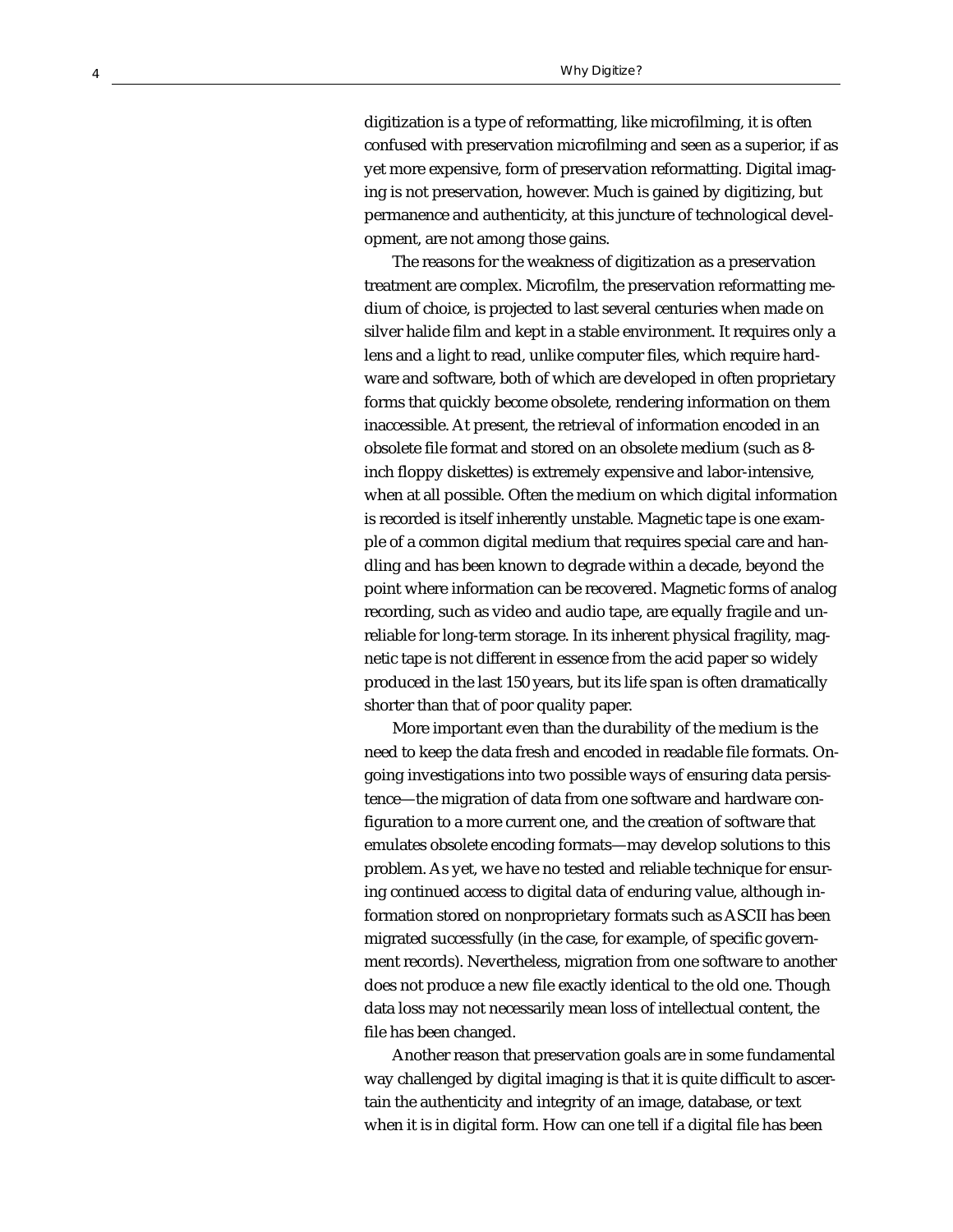tampered with and the content changed or falsified? Looked at from the traditional perspective of published or manuscript materials, it is futile even to try: there is no original with which to compare a suspect file. Copies can be deceptively faithful: one cannot tell the difference between the original output of a scan of the Declaration of Independence, and one that is output four months later. In contravention of a core principle of archival authenticity, one can change the bit stream of a file and leave no record of its having been altered. There is much research and development being dedicated to solving the dilemma posed by the stunning fidelity of digital cloning, including methods for marking images and time-stamping them, but as yet there is no solution.

Authenticity may not be important for a digital image of a wellknown document like the Declaration of Independence, in which access to either the analog original or a good photographic image is easy enough to obtain for comparison's sake. But anyone who has seen the digitally engineered commercial in which Fred Astaire can be seen dancing with a vacuum cleaner can readily understand the ease with which improbable digital occurrences can become real because we can be made to see them. After all, the evidence is before our eyes, and our eyes cannot detect a falsehood. It is our cognitive reasoning that detects that falsehood, not our eyes. That image of the suave, gliding across the floor with the functional, startles and amuses us because it confounds our expectations.

But what if we arrive at a library Web site, for example, looking for an image that we have never seen and about which we have few expectations. The only reason that we expect that image to be a truthful representative of the original is that we can rely on the integrity of the institution that has mounted the files and makes them available to us. We transfer the confidence we experience in the reading room of that library to our work station, wherever it may be. We go to the New York Public Library Web site with the full expectation that the library "guarantees" the integrity of the images they mount. But it would be very hard indeed for a researcher in Alaska looking at New York Public Library's Digital Schomburg site to verify independently that any given image is indeed a faithful representation of the original.

The problem of authenticity is far from unique to the digital realm. Forgers and impostors have a distinguished history of operating successfully and often long undetected in print and photographic media, although they have had to work harder and smarter than their digital counterparts. The traditional methods for authenticating documents that have served the library and archival professions well until now have relied largely on practices derived from markers car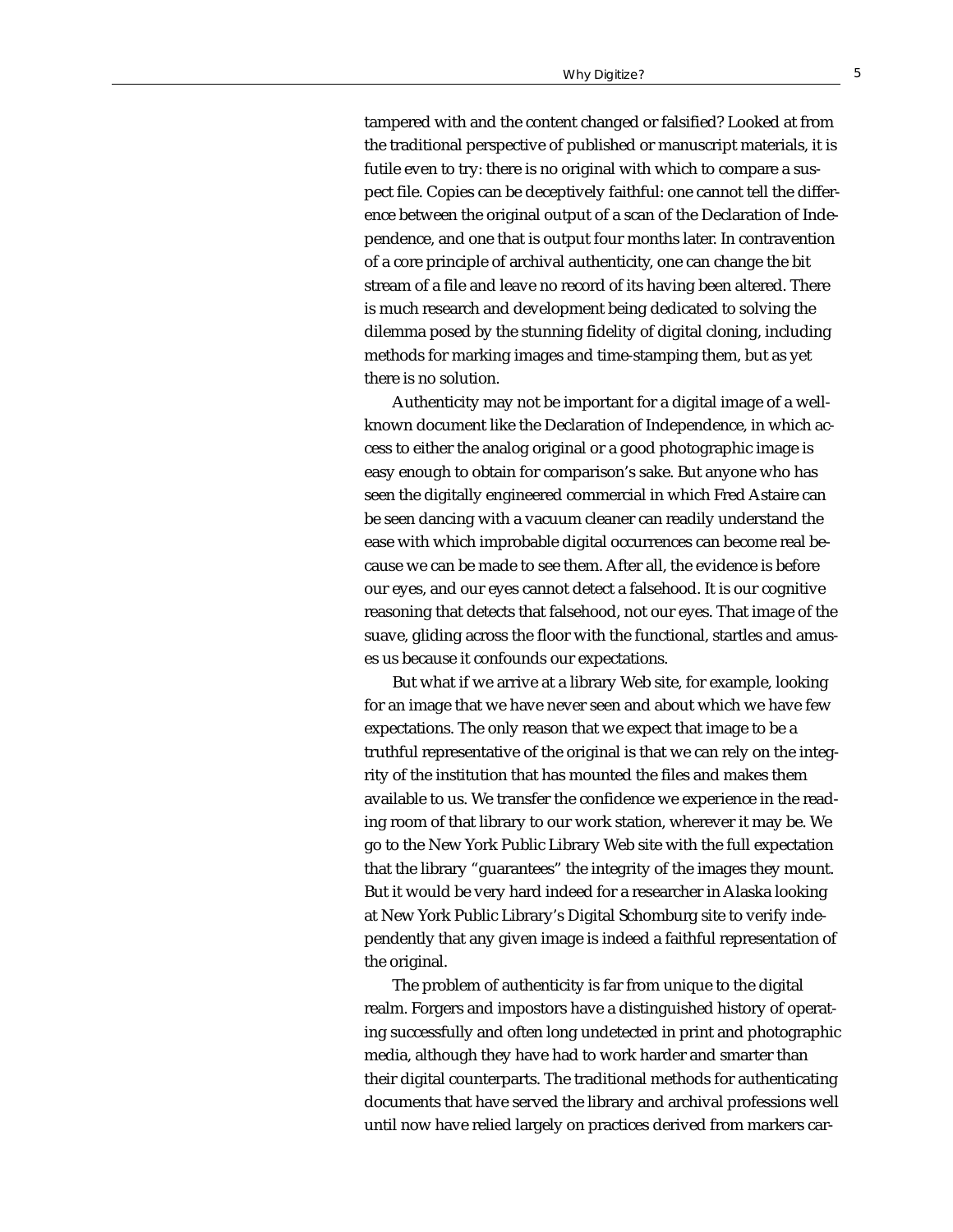ried on the physical medium itself. After a textual examination to look for obvious differences in content, researchers have often then examined the physical carrier itself—the book or manuscript leaf—to see if there are any signs of modification or falsification. From a simple examination of watermarks to a variety of sophisticated chemical, optical, and physical tests that can verify the age of paper, the composition of inks, and the physical traces of erasures and palimpsests, researchers have resorted to a number of strategies to verify the authenticity of a document. Granted, there are few who routinely insist on that level of authentication in doing research, but that is because the pitfalls of using books, manuscripts, and visual materials are familiar to us and we tend to discount them without much conscious thought. We should be wary of reposing the same quality of trust in digital resources that we do in print and photographic media until we are equally familiar with their evidentiary weaknesses.

As in other forms of reformatting, digital scanning has implications for the original item and its physical integrity. Depending on the policy of a library or archival institution, the original of a scanned item may or may not be retained after reformatting. To the extent that a reader can make do without handling the original, the digital preservation surrogate can serve to protect it from wear and tear. If there is concern that the scanning process could damage materials, one would choose to scan a film version of the original.

The advantages of scanning for access purposes may be combined with those of preservation microfilming by using the model of hybrid conversion, that is, creating preservation-standard microfilm and scanning it for digital access purposes, or, conversely, beginning with a high-quality scan of the original and creating computer-output microfilm (COM) for preservation purposes. Work is presently underway to articulate and refine best practices for implementing the hybrid approach to reformatting so that it can be adopted by libraries across the country. Of course COM, unlike microfilm created from the original, is only a recording of digital images on an analog medium. Though it has been fixed on a durable medium, some would argue that the image itself, having been generated digitally, has lost some essential information—or has at least lost its fundamental analog character—and cannot therefore claim to be as desirable for preservation as film made by photographing the original source.

Although this may seem a minor point to those more interested in easy access than in that level of authenticity, it is still important to understand that digital technology transforms analog information radically. There has to be some loss of information when an analog item is made digital, just as there is when one analog copy is made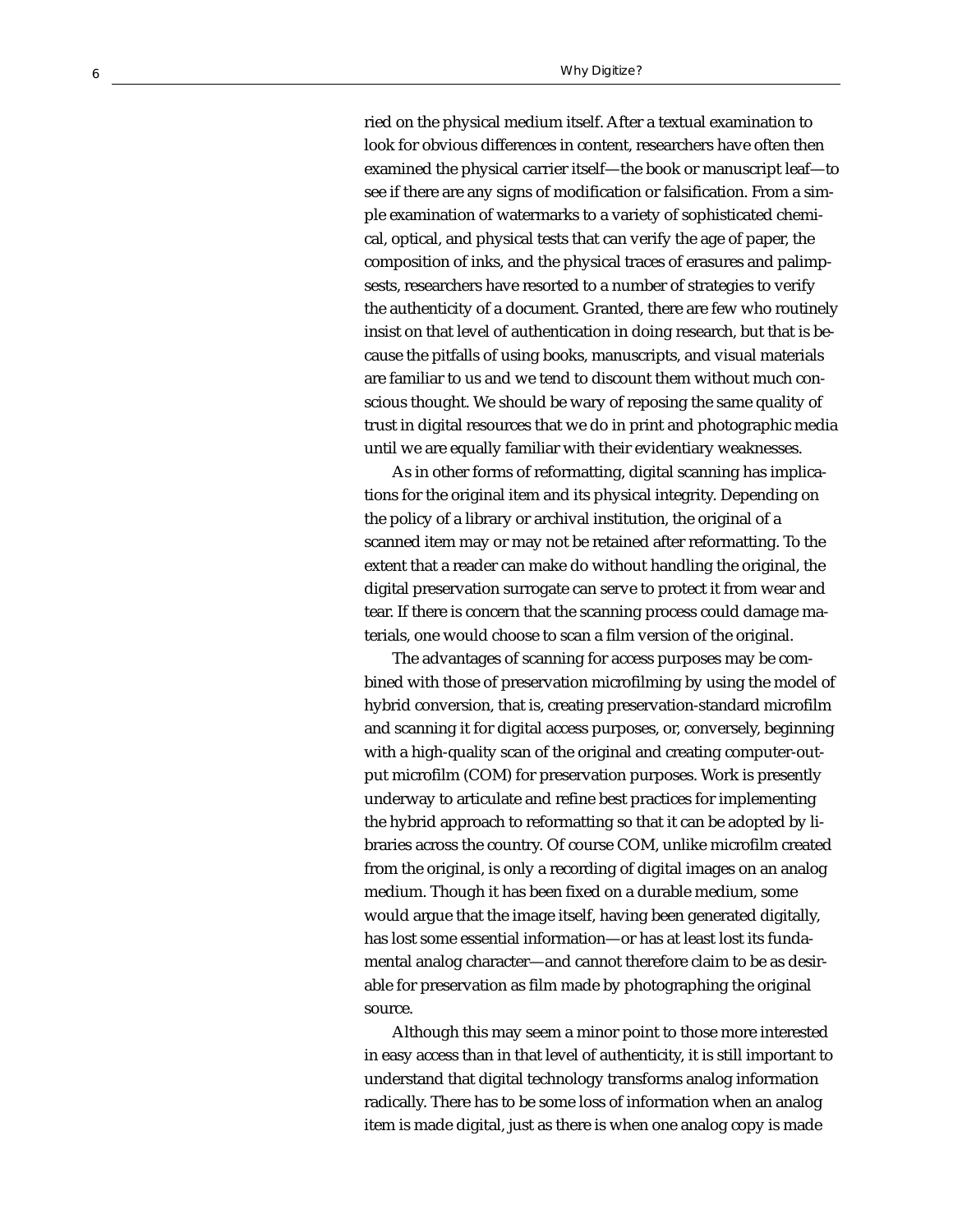from another. On the other hand, there is virtually no loss of information from one generation of a digital copy to another. Images will not degrade when copied, in contrast to microfilm, which loses about 10 percent of its information with each copy. Once there is more than one copy of a digital file, it is impossible to pick out the original, and one will never speak of "vintage files" the way that one now speaks of vintage photographs. On the other hand, digital images are less likely to decay in storage if they are refreshed, the images will not degrade when copied, and the digital files will not decay in use, unlike paper, film, and magnetic tape.

# **Digitization is Access— Lots of It**

Digital files can provide extraordinary access to information. They can make the remote accessible and the hard to see visible. Digital surrogates can bring together research materials that are widely scattered about the globe, allowing viewers to conflate collections and compare items that can be examined side by side solely by virtue of digital representation. The easy access to reference surrogates—images that provide a great deal of the information contained in the original, even if at fairly low resolution—is a boon to researchers when developing efficient and effective research strategies. Through the use of thumbnail images, which do not require high resolution, one can at a minimum acquaint oneself with the source enough to know whether or not one needs to consult the original. Very often one can make do with the digital surrogate because it provides all the information required. An image of the 1612 map of Virginia by John Smith may provide a scholar enough information to determine how far inland Smith actually traveled. The black crosses he laid down on paper to mark the furthest points he reached on various treks are clearly legible even on a low-resolution image.

One must think about the nature of the source materials (color, black and white, or shades of gray) and the use of the images (who will be consulting them and for what) when making decisions about the parameters for image capture. The quality and utility of an image depend upon the technology of capture and display, and the usefulness of an image, even if only for reference, can be severely compromised by a low-resolution monitor on which the image will be displayed. While work is ongoing to address the quality control and variability of computer monitors, as yet the lack of control over display mechanisms constitutes one of the weakest links in the digital chain of transmission.

Image processing—the manipulation of images after initial digital capture—can greatly expand the capacity of the researcher to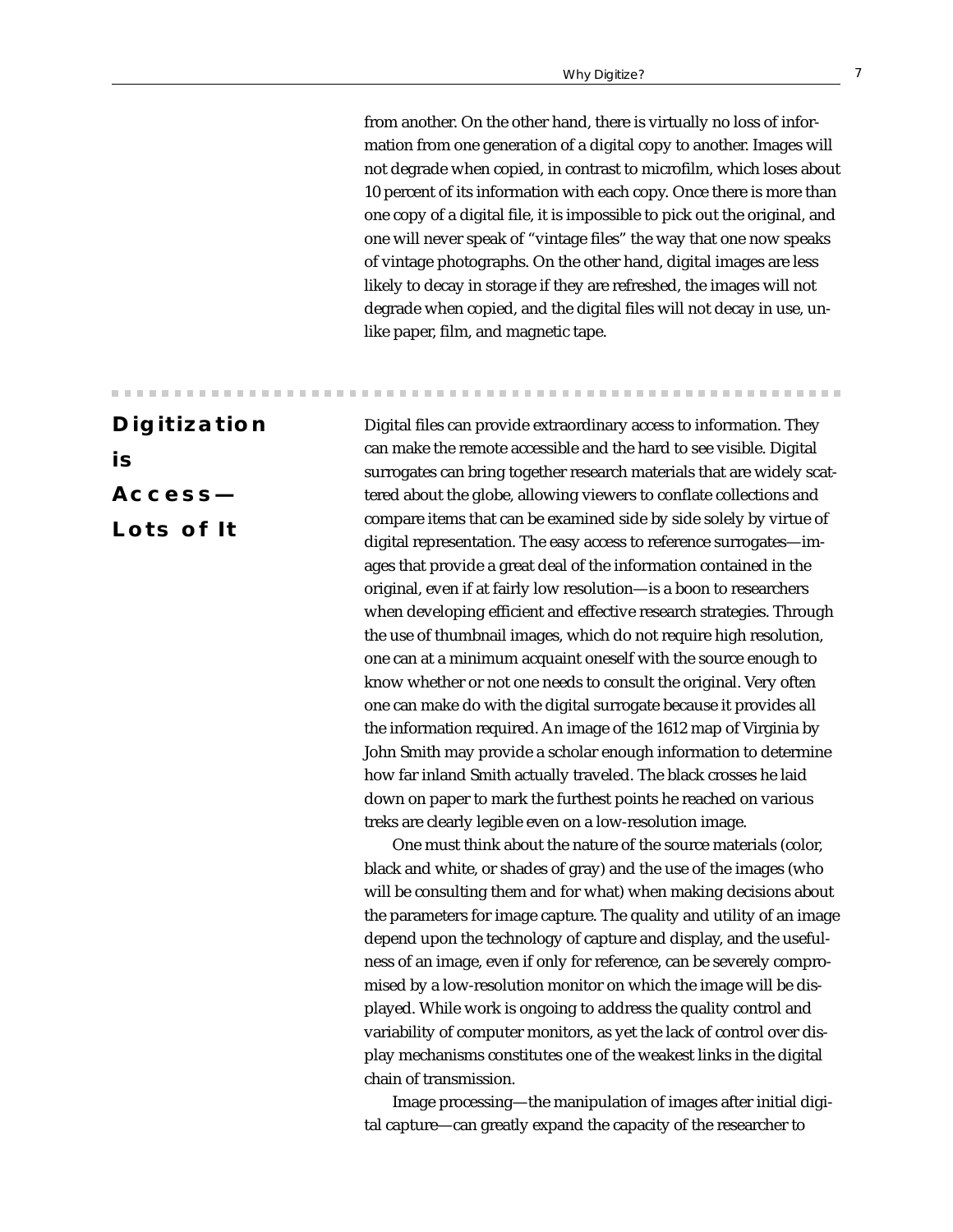compare and contrast details that the human eye cannot see unaided. Images can be enhanced in size, sharpness of detail, and color contrast. Through image processing, a badly faded document can be read more easily, dirty images can be cleaned up, and faint pencil marks can be made legible. The plan of the District of Columbia prepared by Pierre-Charles L'Enfant for George Washington in 1791 is so badly faded, discolored, and brittle that it resembles a potato chip. It cannot be used by researchers and yields little detailed information to the unaided eye. Digitized several years ago, the map now can be displayed to allow us to make out all the subtle contours of the architect's plan and to read the numerous annotations made by Thomas Jefferson. Like successful archaeologists, we have, with our digital picks and brushes, excavated important historical evidence that has changed the way we understand the planning of the nation's capital.

Digital technology can also make available powerful teaching materials for students who would not otherwise have access to them. Among the most valuable types of materials to digitize from a classroom perspective are those from the special collections of research institutions, including rare books, manuscripts, musical scores and performances, photographs and graphic materials, and moving images. Often these items are extremely rare, fragile, or, in fact, unique, and gaining access to them is very difficult. Digitizing these types of primary source materials offers teachers at all levels previously unheard-of opportunities to expose their students to the raw materials of history. The richness of special collections as research tools lies in part in the representation of an event or phenomenon in many different formats. The chance to study the presidential election of 1860 by looking at digital images of daguerreotypes of the candidates, political campaign posters (a recent innovation of the time), cartoons from contemporary newspapers, abolitionist broadsides and notices of slave auctions, and the manuscript of Lincoln's inaugural address in draft form reflecting several different stages of composition—such an opportunity would be possible with a well-developed plan of digital conversion of materials from different repositories normally beyond the reach of students.

While we know, for example, that the daily number of hits at the Library of Congress American Memory site is greater than the number of readers who visit the library's reading rooms each day, we have very little data now as to how much these types of online images are used and for what purposes. Some large libraries are attempting to compile and analyze use statistics, but this labor-intensive task presents quite a challenge. We need more user studies before we can assert confidently what may seem self-evident to us now: that adding digitized special collections to the mass of information available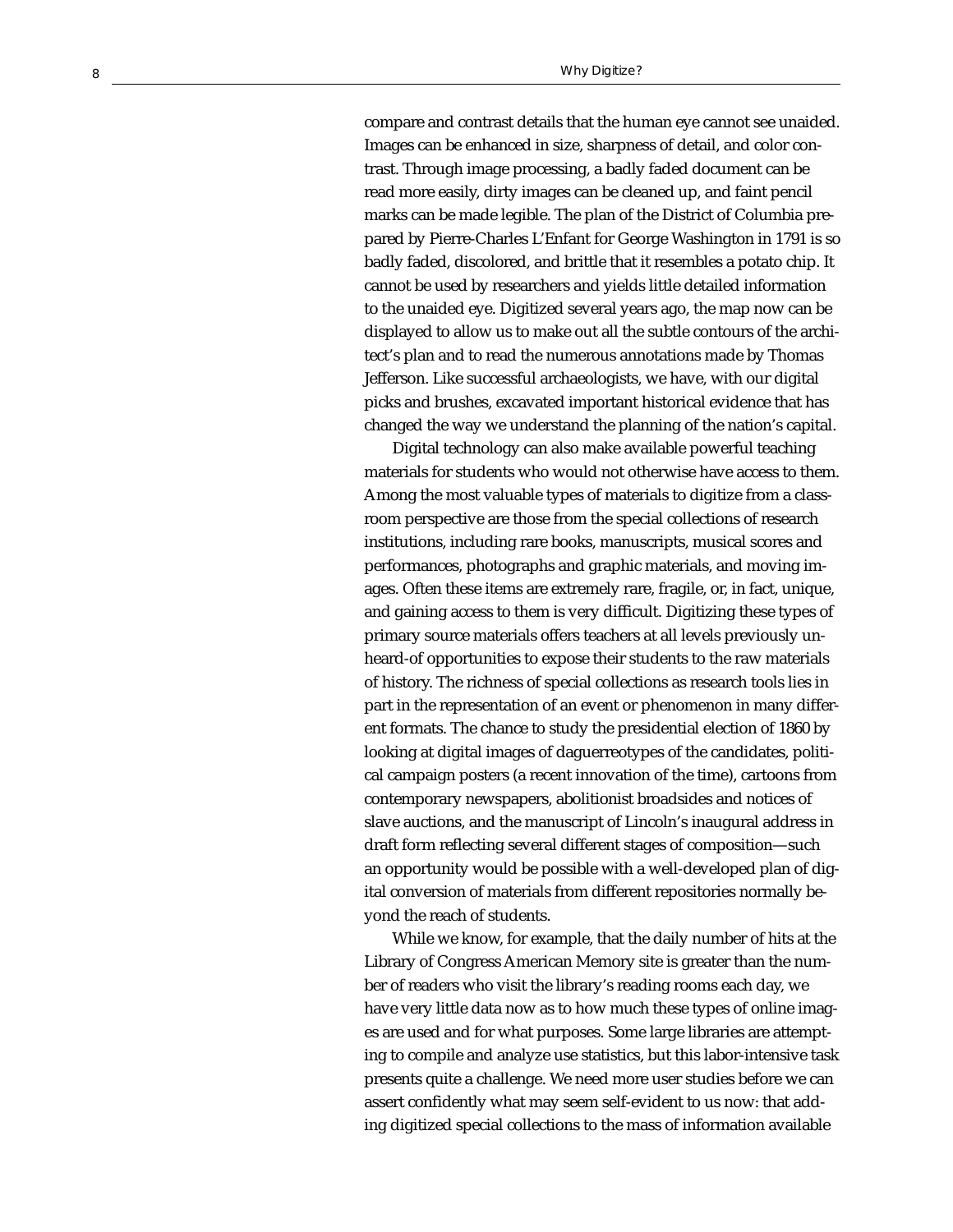on the Internet is in the public interest and enhances education. We also need to ensure that libraries are working collaboratively in their efforts to digitize materials so that together they create a critical mass of research sources that are complementary and not duplicative, and that begin to fulfill the promise of coordinated digital collection building. However, at present there is no central source of information about what has been digitized, and with what care in the process, as there is for titles that have been microfilmed for preservation.

Some of the drawbacks of digital technology for access, as for preservation, stem from the technology's uncanny ability to represent the original in a seemingly authentic way. Working with digital surrogates can distort the research experience somewhat by taking research materials out of the context of the reading room. The nature of computer display makes only serial viewing possible, very different indeed, for example, from spreading photographs in their original sizes around a flat surface and looking at them simultaneously and in different groupings. Every object, every page, is mediated by the screen, which automatically flattens and decontextualizes the images. And a digital image, no matter how high the resolution and sensitive the display monitor, is always presented through the relatively low density of information of the computer screen, compromising the high-density nature of analog materials, which can be critical for assessing some visual evidence.

Digital "raw materials" on the Web are not as raw as they might appear to be. Many of the items that may be viewed now on the Web sites of such institutions as the National Archives, the Library of Congress, and the New York Public Library, come from special collections that are large, often cataloged only at the collection level, and often unedited, with few descriptions that aid a scholar. In order to digitize them, curators familiar with the materials sift through collections and make selections from them. The amount of physical preparation and intellectual control work that is needed for every digital project is very large indeed. Scanning is a very expensive process, and most of the cost occurs before the item is laid on the scanner. Part of that cost is the physical preparation of, research into, and description of an item. A collection of daguerreotypes that may have been in reasonably good physical condition but not very well cataloged may undergo extensive conservation review and treatment before it is scanned, and labor-intensive searches into the identities of faces that have been anonymous for decades may precede the cataloging and description of the digitized images. While these searches may be viewed as extraneous, or at least discretionary, editorial expenses, in fact they are more commonly incurred than not. The collections that are on the Web are, in a real sense, publications, accom-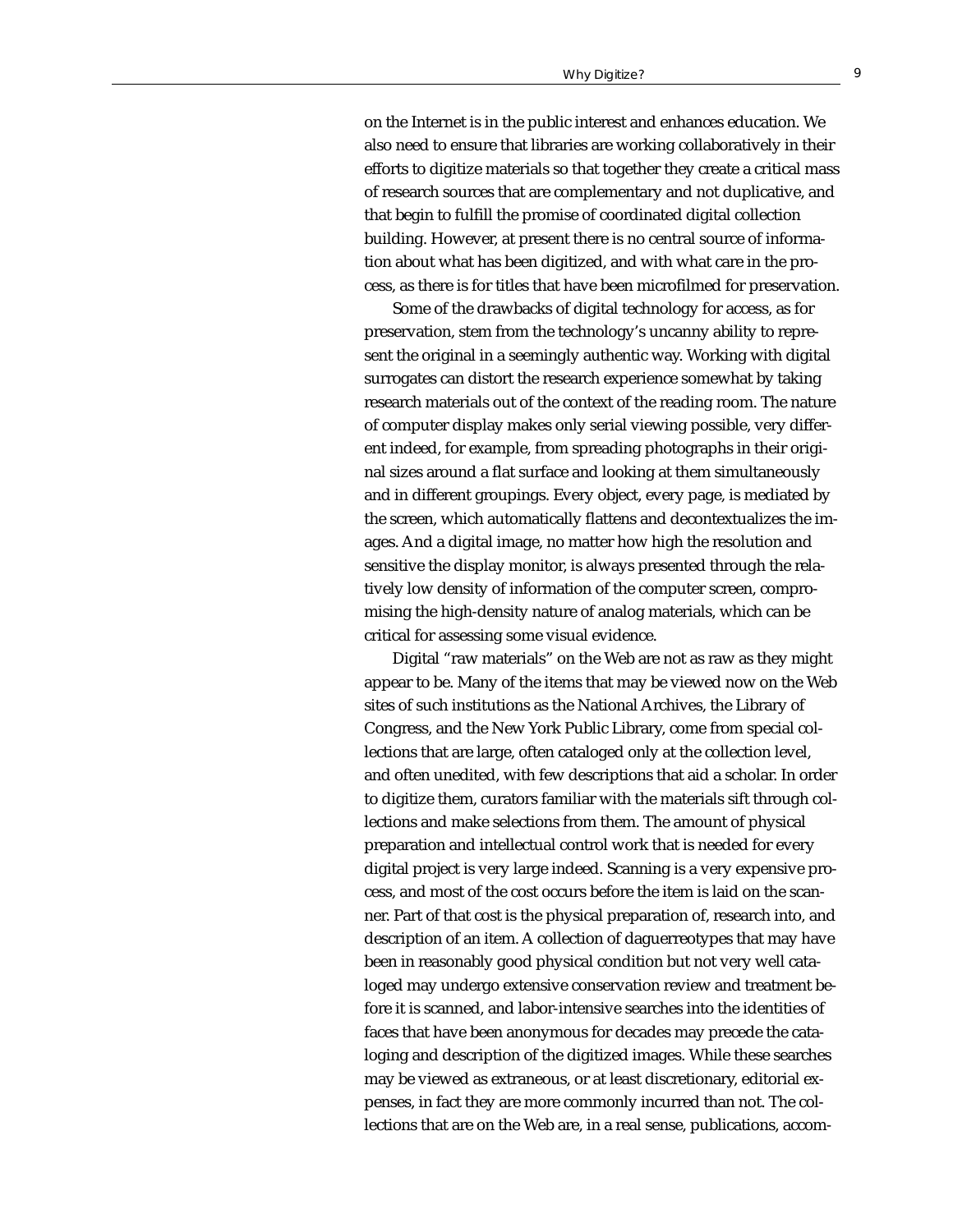panied as they are by a great deal of descriptive information created in order to make the items understandable in the context of the Internet.

The users of library Web sites need this information. Because they are used to having a reference librarian available to help them in their searches when they are at a library, they often want a library site to provide comparable reference and searching functions. They expect higher levels of functionality of digital objects than they do of library materials, in part because there is no online equivalent to a reference specialist available.

Despite the high cost of digital conversion, many institutions are taking on ambitious projects in order to find out for themselves what the technology can do for them. They are investing large amounts of money in projects to make their collections more accessible and, too often, believing that they are also accomplishing preservation goals at the same time. The impact of digitizing projects on an institution, its way of operating, its traditional audience, and its core functions, is often hard to anticipate. The challenge of selecting the parts of a large collection that will be scanned is, for some, a novel task that calls into question basic principles of collection development and access policies. Many libraries and archives have collections that are intrinsically valuable by virtue of being comprehensive and containing much information that is essentially unpublished. But they also may contain sensitive materials, those that deal with historical events or previously popular attitudes that may be offensive to us now and that must be understood in the larger context, and this is precisely what a comprehensive collection provides—context.

How does one deal with sensitive materials in a networked environment? Making information available on the Internet removes the very barriers from use that we take for granted in physical collections. No one has to travel to a library, nor do they have to present proof of their serious research interest in order to gain access to complex, disturbing, and uninterpreted material. On the other hand, if one makes the difficult decision to edit out materials that are readily served in a reading room, but are too powerful to broadcast on the Internet, what does that do to the integrity of a research collection? There are ways to build in electronic barriers to access for all or portions of a site, using much the same technology that commercial entities use in granting fee-based access. However, constructing these barriers adds a layer of administrative complexity to managing the site that libraries and archives may not be prepared to take on, even if the technology does exist. Only when digitization is viewed specifically as a form of publishing, and not simply as another way to make resources available to researchers, are the thornier issues of selection for conversion put into an editorial context that provides a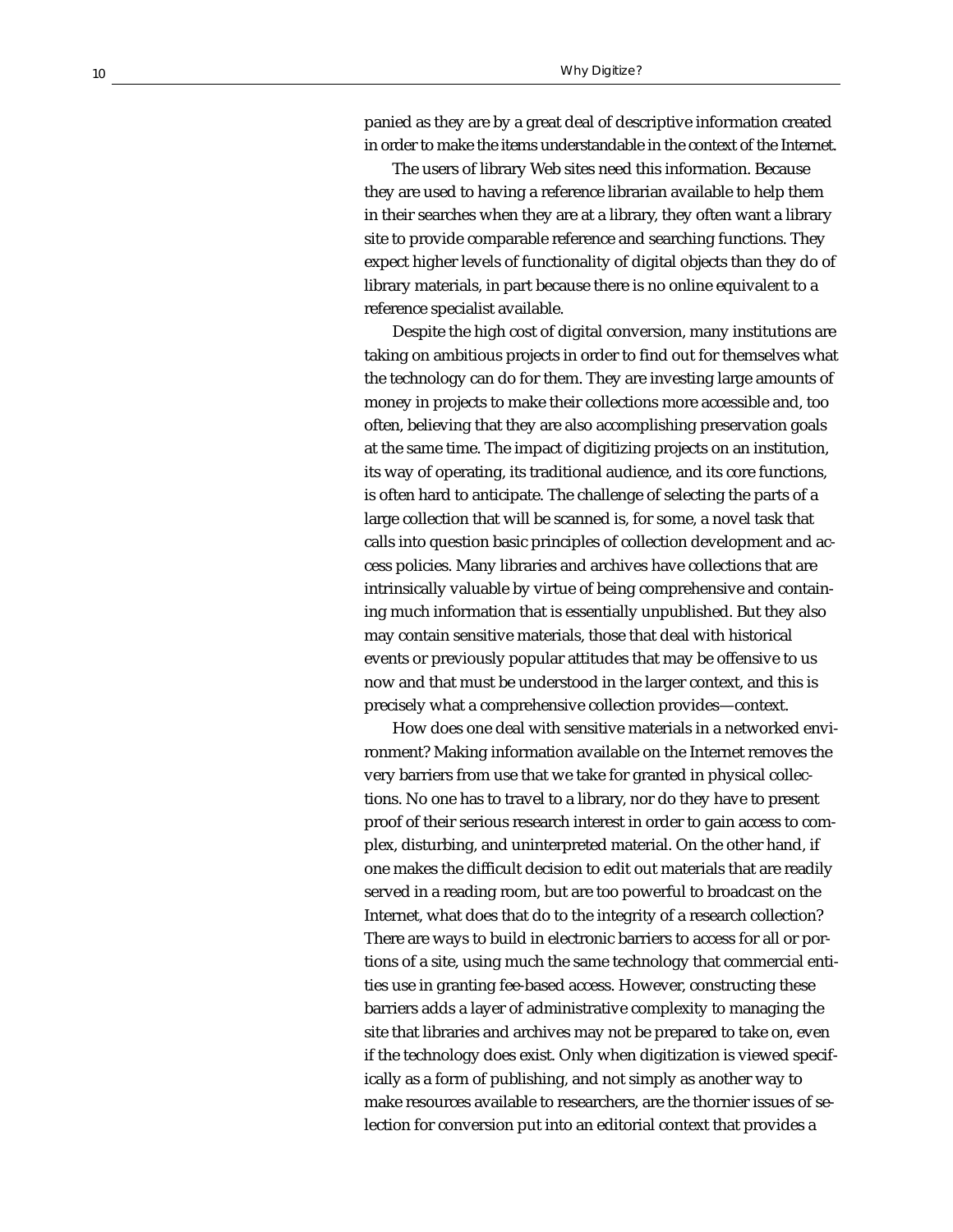strong intellectual and ethical basis for imaginative selection of complex materials.

Many of the collections that may be of the highest research and teaching value will not be digitized for Web access because of the strictures of copyright that might apply. For this reason, library Web sites these days contain a disproportionate amount of public domain material, which distorts the nature of the source base for research restricted to the Web. The notion on the part of many young students that, if it is not on the Web or in an online catalog, then it must not exist, has the effect of orphaning the vast majority of information resources, especially those that are not in the public domain. This is not what the Framers had in mind when they wrote the copyright code into the Constitution, "to promote the Progress of Science and useful Arts." This skewed representation of created works on the Web will continue for quite some time into the future, and the complications that surround moving image and recorded sound rights means, ironically, that these will be the least accessible resources on the most dynamic information source around. And until Optical Character Recognition (OCR), the post-processing technology that makes scanned text searchable, works as well for scripts using non-Latin characters as for those using Latin ones, resources from around the world in vernacular languages will not take their proper place in the scanning queue.

# **What is Gained and What is Lost**

In contemplating a digital conversion project, an institution must ask itself what can be gained from digitization, and whether the value added is worth the price. Many libraries have begun the difficult task of developing criteria for selecting for digitization and have published their criteria on the Internet. Columbia University, for example, was among the first to post guidelines for selection of materials for digital conversion, which include the criterion of added value (available from http://www.columbia.edu/cu/libraries/digital/ criteria.htm). They define the added value of digital capture as

- enhanced intellectual control through creation of new finding aids, links to bibliographic records, and development of indices and other tools;
- increased and enriched use through the ability to search widely, manipulating images and text, and to study disparate images in new contexts;
- encouragement of new scholarly use through the provision of enhanced resources in the form of widespread dissemination of local or unique collections;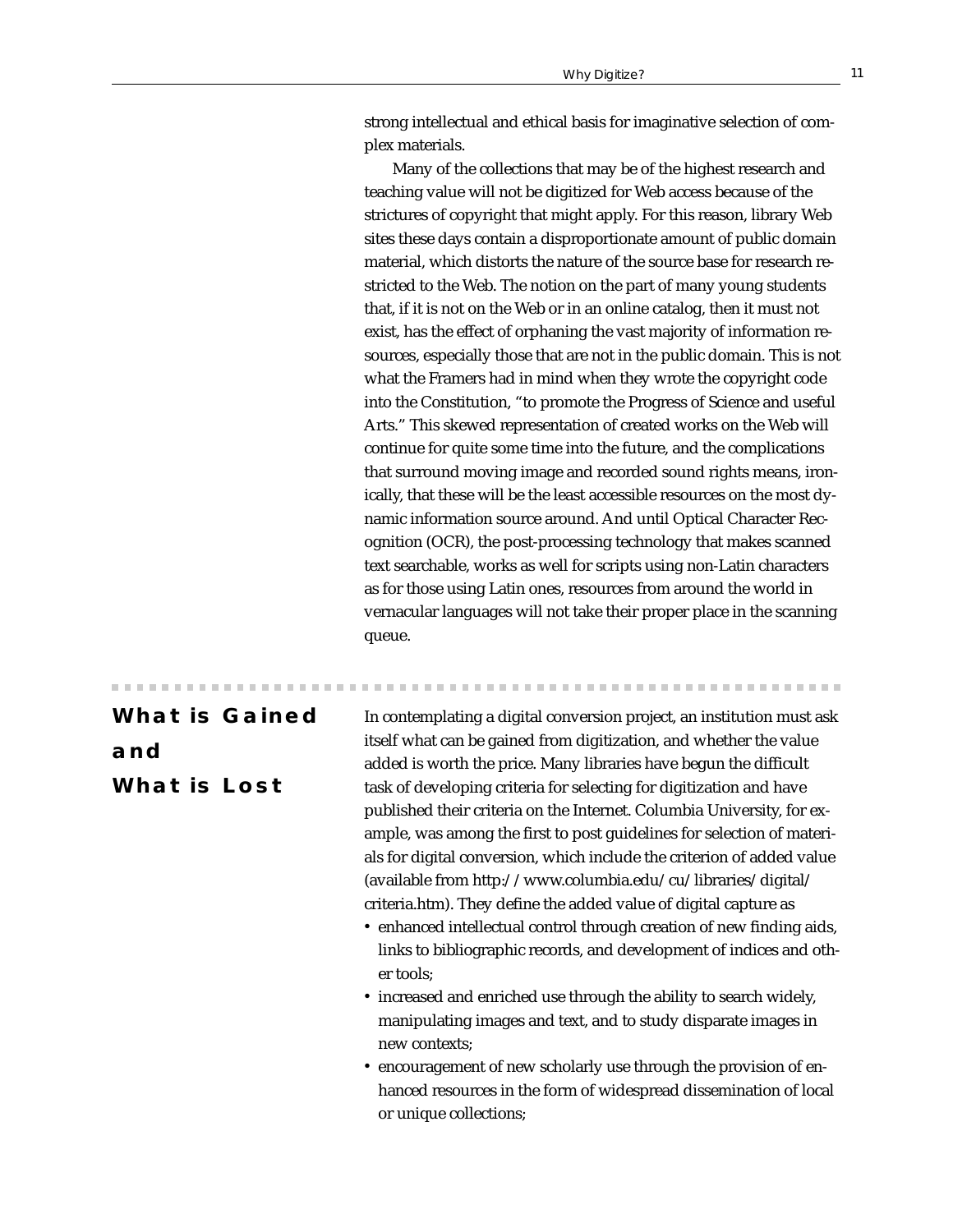- enhanced use through improved quality of image, for example, improved legibility of faded or stained documents; and
- creation of a "virtual collection" through the flexible integration and synthesis of a variety of formats, or of related materials scattered among many locations.

At present, however, the cost of digitization and of creating and maintaining a migration path for preserving the files is very expensive. The benefits of making an underused collection more accessible should be viewed in conjunction with other factors such as compatibility with other digital resources and the collection's intrinsic intellectual value. As the Society of American Archivists has said, "The mere potential for increased access to a digitized collection does not add value to an underutilized collection. It is a rare collection of digital files indeed that can justify the cost of a comprehensive migration strategy without factoring in the larger intellectual context of related digital files stored everywhere and their combined uses for research and scholarship." (Available from http://www.archivists.org/governance/resolutions/digitize.html.)

As Donald Waters of the Digital Library Federation has expressed it, the *promise of digital technology is for libraries to extend the reach of research and education, improve the quality of learning, and reshape scholarly communication*. This is not an extravagant claim for the technology, but rather a declaration of an ambition shared by many who are developing and managing the technology. And the key to fulfilling that promise lies within the communities of higher education, science, and public policy responsible for applying digital technology to those ends. Digital conversion of library holdings has its stake in this ambition, particularly to the extent that it can broaden access to valuable but scarce resources. But the cost of conversion and the institutional commitment to keeping those converted materials refreshed and accessible for the long-term is high—precisely how high, we do not know—and libraries must also ensure the longevity of information that is created in digital form and exists in no other form. We need more information about what imaging projects cost, and about who uses those converted materials and how they use them, in order to judge whether the investment is worth it. In the meantime, libraries must continue to be responsible custodians of their analog holdings, the print, image and sound recording collections that are their core assets and the legacy of many generations. This task requires continuing use of tried-and-true preservation techniques such as microfilming to ensure the longevity of imperiled information.

Analog is a different way of knowing than digital, and each has its intrinsic virtues and limitations. Digital will not and cannot re-